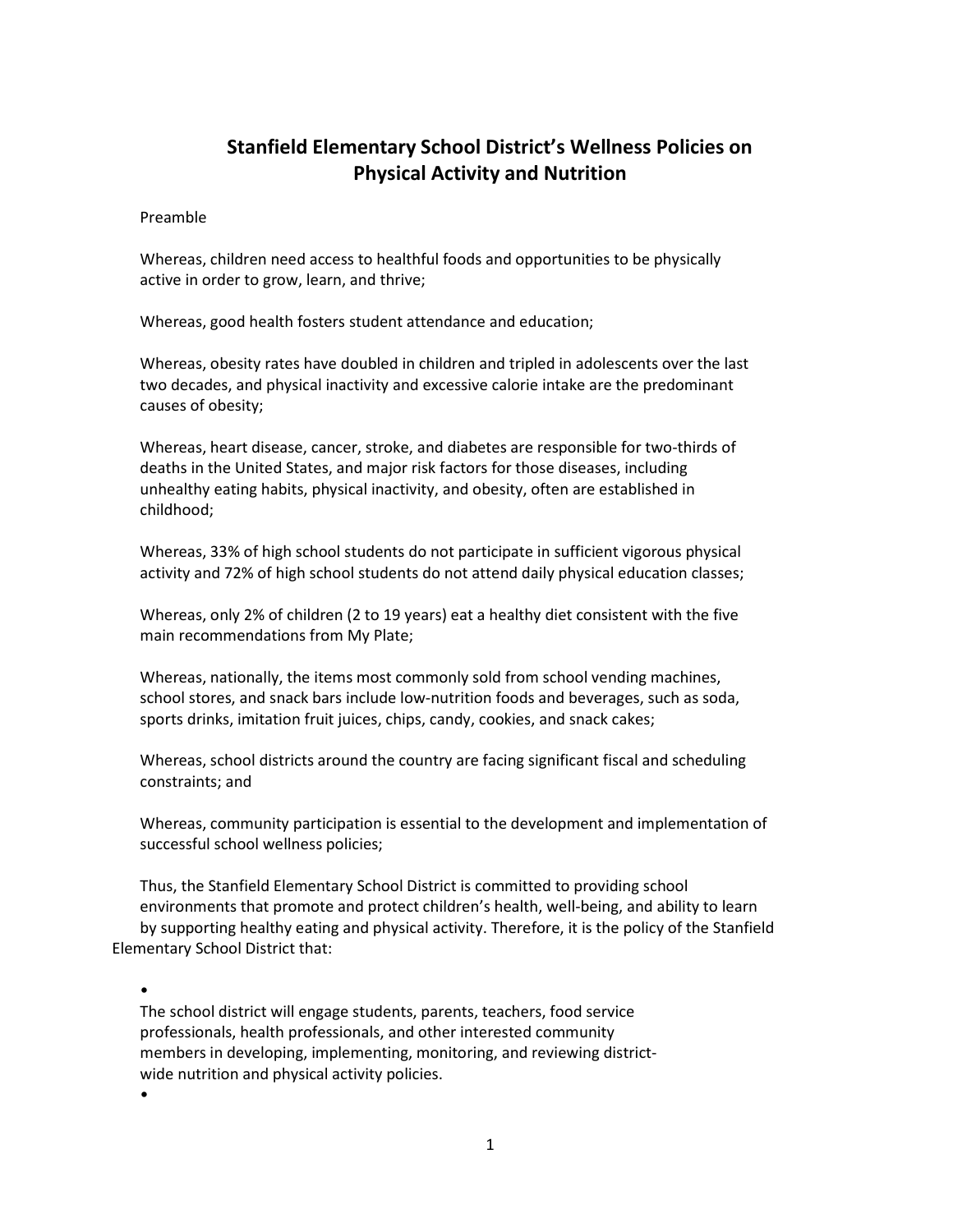All students in grades K-8 will have opportunities, support, and encouragement to be physically active on a regular basis.

# •

Foods and beverages sold or served at school will meet the nutrition recommendations of the U.S. Dietary Guidelines for Americans.

#### •

Qualified child nutrition professionals will provide students with access to a variety of affordable, nutritious, and appealing foods that meet the health and nutrition needs of students; will accommodate the religious, ethnic, and cultural diversity of the student body in meal planning; and will provide clean, safe, and pleasant settings and adequate time for students to eat.

•

To the maximum extent practicable, our district will participate in available federal school meal programs (including the School Breakfast Program, National School Lunch Program [including after-school snacks].

•

Schools will provide nutrition education and physical education to foster lifelong habits of healthy eating and physical activity, and will establish linkages between health education and school meal programs, and with related community services.

TO ACHIEVE THESE POLICY GOALS:

# I.

School Health Councils

The school district will create, strengthen, or work within existing school health councils

to develop, implement, monitor, review, and, as necessary, revise school nutrition and physical activity policies. The council also will serve as resources to school sites for implementing those policies. (A school health council consists of a group of individuals representing the school and community, and should include parents, students, representatives of the school food authority, members of the school board, school administrators, teachers, health professionals, and members of the public.)

II.

Nutritional Quality of Foods and Beverages Sold and Served on Campus School Meals

Meals served through the National School Lunch and Breakfast Programs will:

- be appealing and attractive to children;
- be served in clean and pleasant settings;
- meet, at a minimum, nutrition requirements established by local, state,

and federal statutes and regulations; http://www.fns.usda.gov/nslp/national-school-lunch-program-

nslp

- offer a variety of fruits and vegetables
- serve only low-fat (1%) and fat-free milk and nutritionally-equivalent nondairy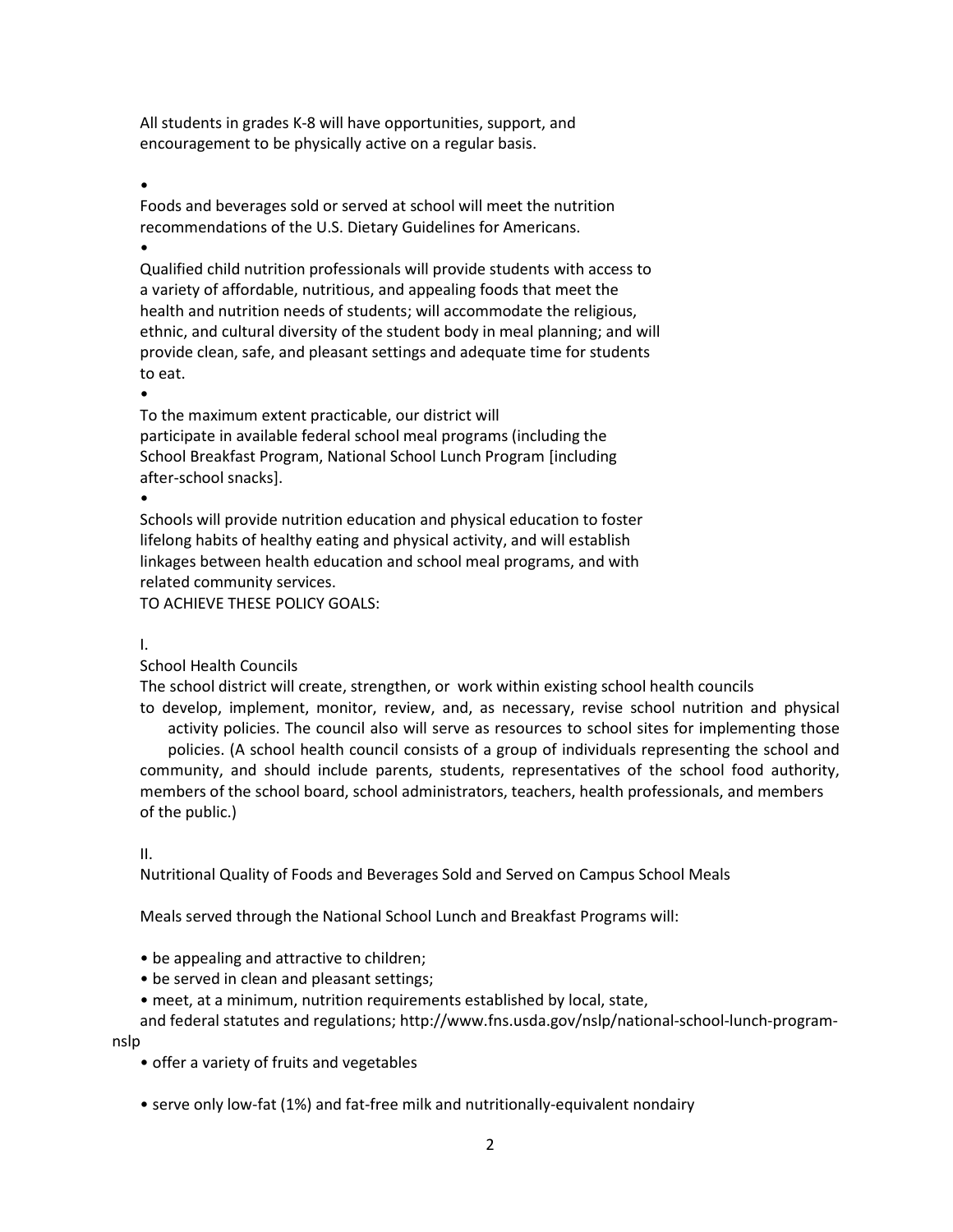alternatives (to be defined by USDA); and

• ensure that !00% of the served grains are whole grain.

Schools should engage students and parents, through taste-tests of new entrees and surveys, in selecting foods sold through the school meal programs in order to identify new, healthful, and appealing food choices. In addition, schools should share information about the nutritional content of meals with parents and students. Such information could be made available on menus, a website, on cafeteria menu boards, placards, or other point-of-purchase materials.

Breakfast. To ensure that all children have breakfast, either at home or at school, in order to meet their nutritional needs and enhance their ability to learn:

• Schools will, to the extent possible, operate the School Breakfast Program.

• Schools will, to the extent possible, arrange bus schedules and utilize methods to serve school breakfasts that encourage participation, including serving breakfast in the classroom, "grab-and-go" breakfast, or breakfast during morning break or recess.

• Schools that serve breakfast to students will notify parents and students of the availability of the School Breakfast Program.

• Schools will encourage parents to provide a healthy breakfast for their children through newsletter articles, take-home materials, or other means. Free and Reduced-priced Meals. Schools will make every effort to eliminate any social stigma attached to, and prevent the overt identification of, students who are eligible for free and reduced-price school meals. Toward this end, schools may utilize electronic identification and payment systems; provide meals at no charge to all children,

To the extent possible, schools will offer at least two non-fried vegetable and two fruit options each day and will offer five different fruits and five different vegetables over the course of a week. Schools are encouraged to source fresh fruits and vegetables from local farmers when practicable.

As recommended by the Dietary Guidelines for Americans 2005.

A whole grain is one labeled as a "whole" grain product or with a whole grain listed as the primary grain ingredient in the ingredient statement. Examples include "whole" wheat flour, cracked wheat, brown rice, and oatmeal.

It is against the law to make others in the cafeteria aware of the eligibility status of children for free, reduced-price, or "paid" meals. Regardless of income; promote the availability of school meals to all students; and/or use nontraditional methods for serving school meals, such as "grab-and-go" or classroom breakfast. Page 19 of the student handbook states "all students attending Stanfield School will receive free meals."

Meal Times and Scheduling. Schools:

• will provide students with at least 10 minutes to eat after sitting down for breakfast and 20 minutes after sitting down for lunch;

• should schedule meal periods at appropriate times, e.g., lunch should be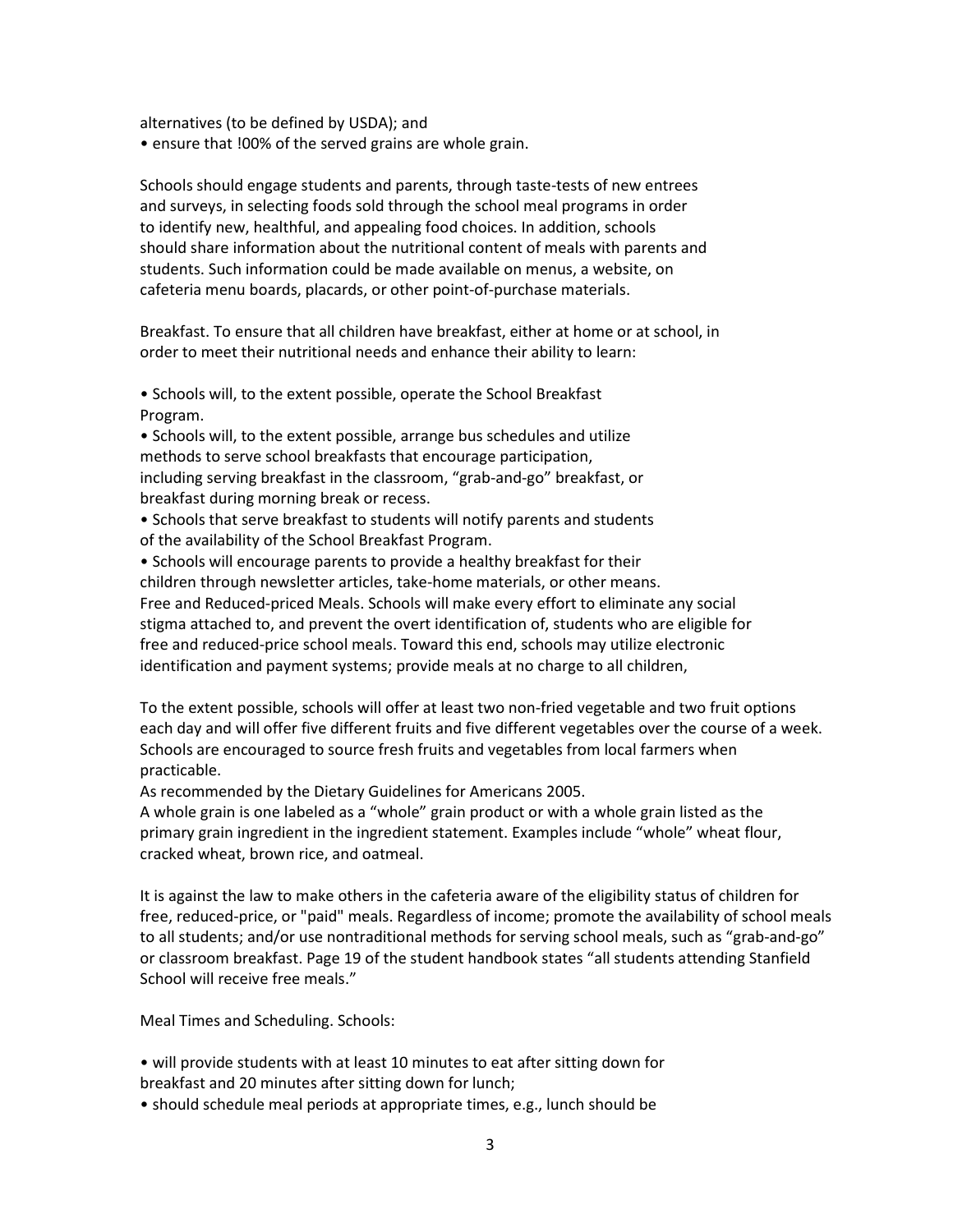scheduled between 11 a.m. and 1 p.m.;

• should not schedule tutoring, club, or organizational meetings or activities during mealtimes, unless students may eat during such activities;

• will schedule lunch periods to follow recess periods (in elementary schools);

- Students are not allowed to leave campus during lunch unless they have been given the opportunity to eat their lunch first.
- Access to free drinking water is available all day in eight locations around the school campus

• will provide students access to hand washing or hand sanitizing before they eat meals or snacks; and

• should take reasonable steps to accommodate the tooth-brushing regimens of students with special oral health needs (e.g., orthodontia or high tooth decay risk).

Qualifications of School Food Service Staff. Qualified nutrition professionals will administer the school meal programs. As part of the school district's responsibility to operate a food service program, we will provide continuing professional development for all nutrition professionals in schools. Staff development programs should include appropriate certification and/or training programs for child nutrition directors, school nutrition managers, and cafeteria workers, according to their levels of responsibility.6

Sharing of Foods and Beverages. Schools should discourage students from sharing their foods or beverages with one another during meal or snack times, given concerns about allergies and other restrictions on some children's diets.

School nutrition staff development programs are available through the USDA, School Nutrition Association, and National Food Service Management Institute.

Foods and Beverages Sold Individually (i.e., foods sold outside of reimbursable school meals, such as through vending machines, cafeteria a la carte [snack] lines, fundraisers, school stores, etc.)

Elementary Schools. The school food service program will approve and provide all food and beverage sales to students in elementary schools. Given young children's limited nutrition skills, food in elementary schools should be sold as balanced meals. If available, foods and beverages sold individually should be limited to low-fat and non-fat milk, fruits, and non-fried vegetables.

Middle/Junior High and High Schools. In middle/junior high and high schools, all foods and beverages sold individually outside the reimbursable school meal programs (including those sold through a la carte [snack] lines, vending machines, student stores, or fundraising activities) during the school day, or through programs for students after the school day, will meet the following nutrition and portion size standards:

### Beverages

• Allowed: water without added caloric sweeteners; fruit and vegetable juices and fruit-based drinks that contain at least 50% fruit juice and that do not contain additional caloric sweeteners; unflavored or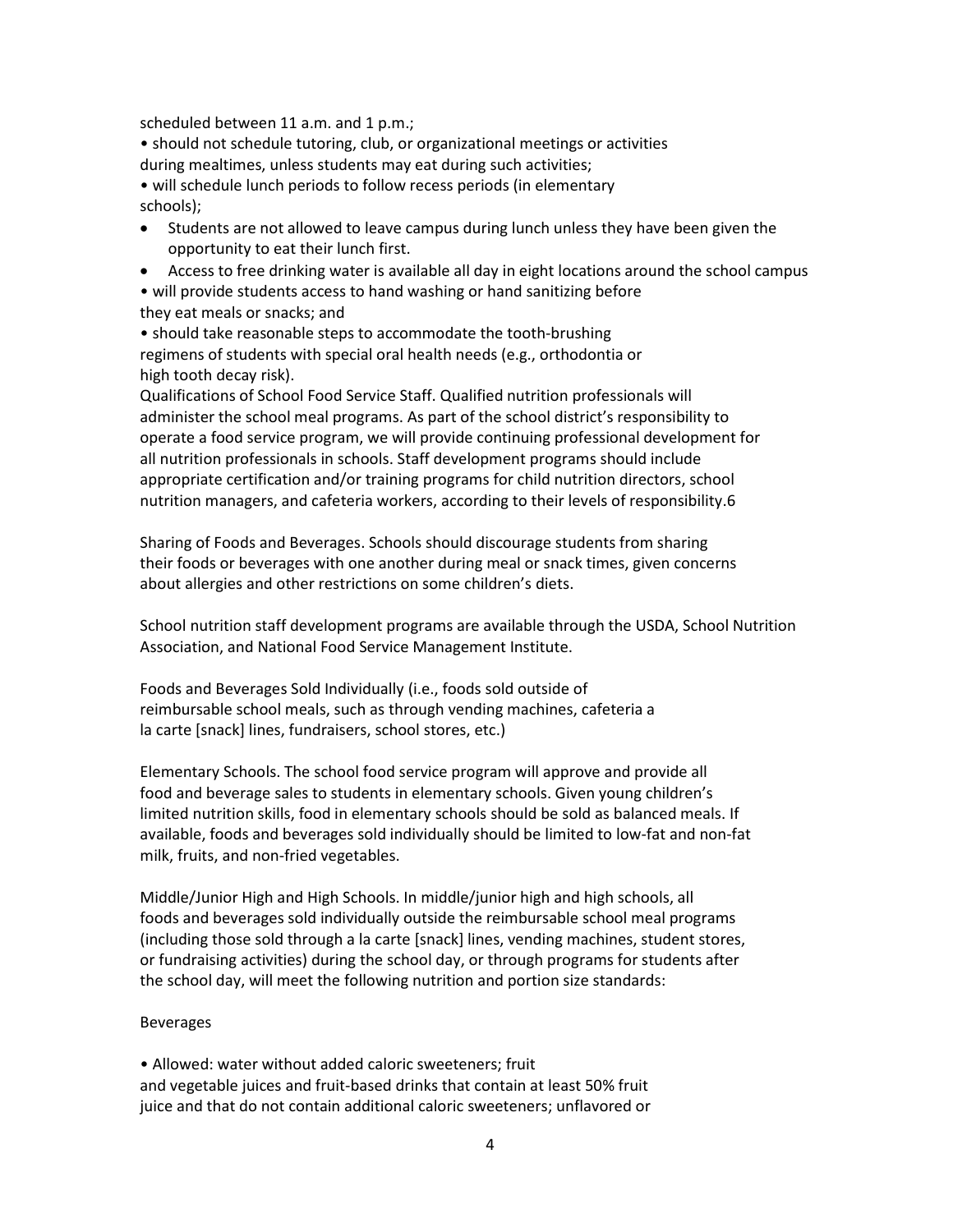flavored low-fat or fat-free fluid milk and nutritionally-equivalent nondairy beverages (to be defined by USDA);

• Not allowed: soft drinks containing caloric sweeteners; sports drinks; iced teas; fruit-based drinks that contain less than 50% real fruit juice or that contain additional caloric sweeteners; beverages containing caffeine, excluding low-fat or fat-free chocolate milk (which contain trivial amounts of caffeine).

Foods

A food item sold individually: Follow the USDA Smart Snack Standards at http://www.fns.usda.gov/sites/default/files/allfoods\_flyer.pdf

Surprisingly, seltzer water may not be sold during meal times in areas of the school where food is sold or eaten because it is considered a "Food of Minimal Nutritional Value"

If a food manufacturer fails to provide the added sugars content of a food item, use the percentage of weight from total sugars (in place of the percentage of weight from added sugars), and exempt fruits, vegetables, and dairy foods from this total sugars limit.

A choice of at least two fruits and/or non-fried vegetables will be offered for sale at any location on the school site where foods are sold. Such items could include, but are not limited to, fresh fruits and vegetables; 100% fruit or vegetable juice; fruit-based drinks that are at least 50% fruit juice and that do not contain additional caloric sweeteners; cooked, dried, or canned fruits (canned in fruit juice or light syrup); and cooked, dried, or canned vegetables (that meet the above fat and sodium guidelines). Portion Sizes:

Limit portion sizes of foods and beverages sold individually to those listed below:

One and one-quarter ounces for chips, crackers, popcorn, cereal, trail mix, nuts, seeds, dried fruit, or jerky;

One ounce for cookies;

Two ounces for cereal bars, granola bars, pastries, muffins, doughnuts, bagels, and other bakery items;

Four fluid ounces for frozen desserts, including, but not limited to, low-fat or fat-free ice cream;

Eight ounces for non-frozen yogurt;

Twelve fluid ounces for beverages, excluding water; and

The portion size of a la carte entrees and side dishes, including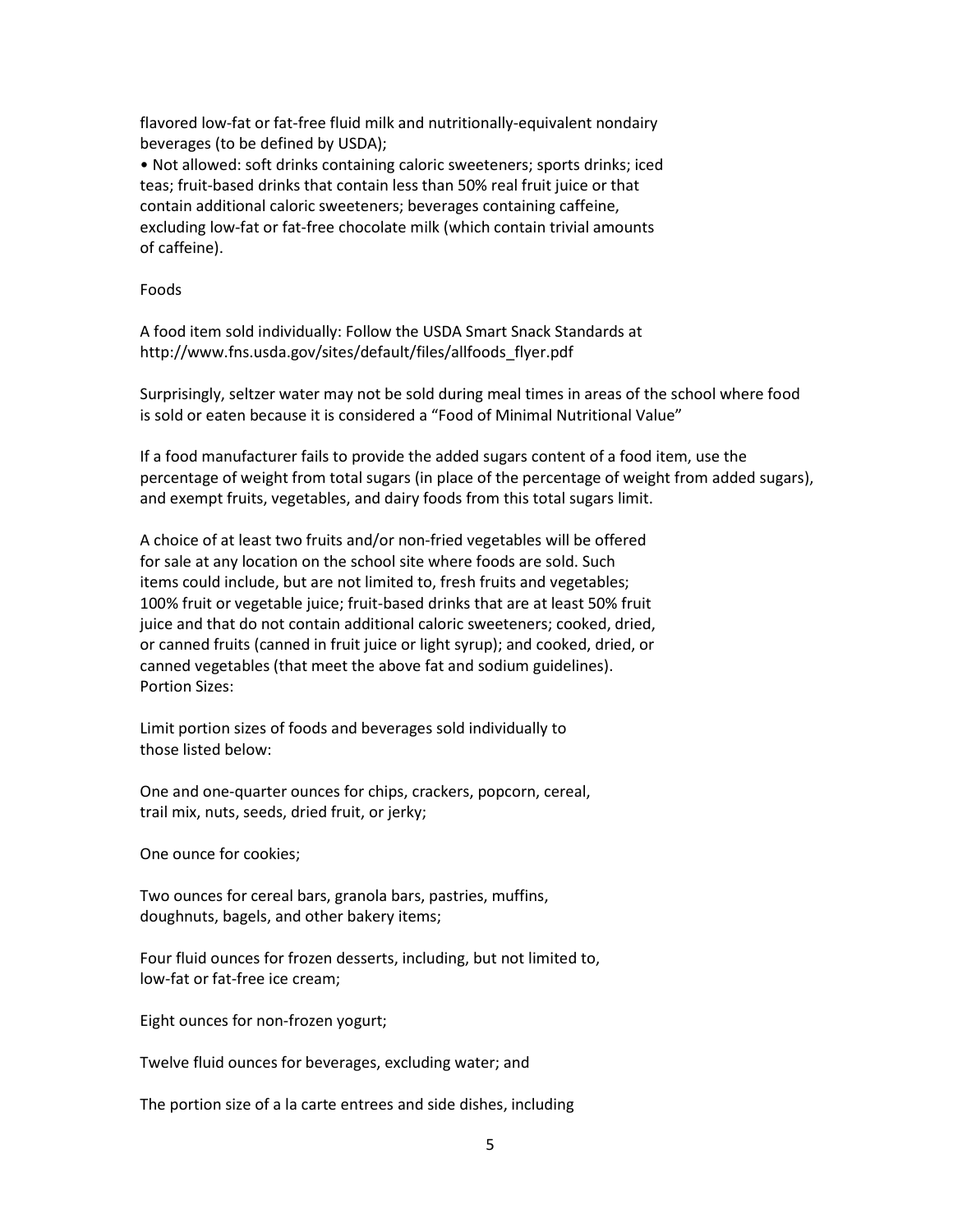potatoes, will not be greater than the size of comparable portions offered as part of school meals. Fruits and non-fried vegetables are exempt from portion-size limits.

Fundraising Activities. To support children's health and school nutrition-education efforts, school fundraising activities will not involve food or will use only foods that meet the above nutrition and portion size standards for foods and beverages sold individually. Schools will encourage fundraising activities that promote physical activity. The school district will make available a list of ideas for acceptable fundraising activities.

Snacks. Snacks served during the school day or in after-school care or enrichment programs will make a positive contribution to children's diets and health, with an emphasis on serving fruits and vegetables as the primary snacks and water as the primary beverage. Schools will assess if and when to offer snacks based on timing of school meals, children's nutritional needs, children's ages, and other considerations.

The district will disseminate a list of healthful snack items to teachers, after-school program personnel, and parents.

•

If eligible, schools that provide snacks through after-school programs will pursue receiving reimbursements through the National School Lunch Program. Rewards. Schools will not use foods or beverages, especially those that do not meet the nutrition standards for foods and beverages sold individually (above), as rewards for academic performance or good behavior,10 and will not withhold food or beverages (including food served through school meals) as a punishment.

Celebrations. Schools should limit celebrations that involve food during the school day to no more than two parties per year.. Each party should include no more than one food or beverage that does not meet nutrition standards for foods and beverages sold individually (above). The district will disseminate a list of healthy party ideas to parents and teachers. It is recommended only Smart Snacks Foods are served during classroom celebrations.

School-sponsored Events (such as, but not limited to, athletic events, dances, or performances). Foods and beverages offered or sold at school-sponsored events outside the school day will meet the nutrition standards for meals or for foods and beverages sold individually (above).

Food, including healthy foods shall not be used as a reward or punishment at any time. Nor shall any healthy food vouchers, tickets or gift cards be given out.

III. Nutrition and Physical Activity Promotion and Food Marketing

Nutrition Education and Promotion. Stanfield Elementary School District aims to teach, encourage, and support healthy eating by students. Schools should provide nutrition education and engage in nutrition promotion that: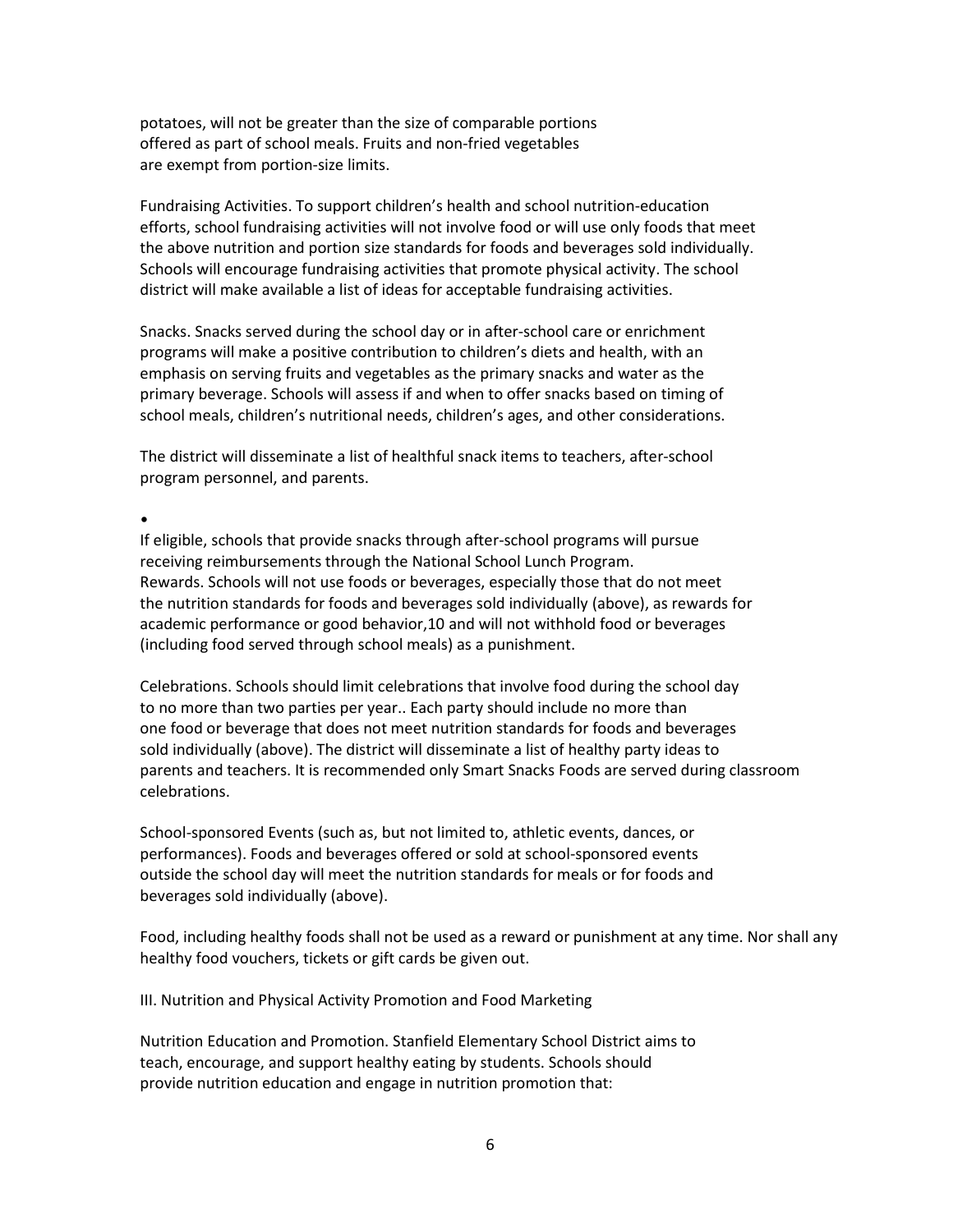• is offered at each grade level as part of a sequential, comprehensive, standards-based program designed to provide students with the knowledge and skills necessary to promote and protect their health;

• is part of not only health education classes, but also classroom instruction in subjects such as math, science, language arts, social sciences, and elective subjects;

• includes enjoyable, developmentally-appropriate, culturallyrelevant, participatory activities, such as contests, promotions, taste testing, farm visits, and school gardens;

Unless this practice is allowed by a student's individual education plan (IEP).

• promotes fruits, vegetables, whole grain products, low-fat and fatfree dairy products, healthy food preparation methods, and healthenhancing nutrition practices;

• emphasizes caloric balance between food intake and energy expenditure (physical activity/exercise);

• links with school meal programs, other school foods, and nutritionrelated community services;

• teaches media literacy with an emphasis on food marketing; and

• includes training for teachers and other staff.

Integrating Physical Activity into the Classroom Setting. For students to receive the nationally-recommended amount of daily physical activity (i.e., at least 60 minutes per day) and for students to fully embrace regular physical activity as a personal behavior, students need opportunities for physical activity beyond physical education class.

Toward that end:

• classroom health education will complement physical education by reinforcing the knowledge and self-management skills needed to maintain a physically-active lifestyle and to reduce time spent on sedentary activities, such as watching television;

• opportunities for physical activity will be incorporated into other subject lessons; and

• classroom teachers will provide short physical activity breaks between lessons or classes, as appropriate.

- Classroom teachers should practice using physical activity as a reward when possible.
- Staff is encouraged to model healthy eating and physical activity behaviors.

Communications with Parents. The district/school will support parents' efforts to provide a healthy diet and daily physical activity for their children. The district/school will offer healthy eating seminars for parents, send home nutrition information, post nutrition tips on school websites, and provide nutrient analyses of school menus. Schools should encourage parents to pack healthy lunches and snacks and to refrain from including beverages and foods that do not meet the above nutrition standards for individual foods and beverages. The district/school will provide parents a list of foods that meet the district's snack standards and ideas for healthy celebrations/parties, rewards, and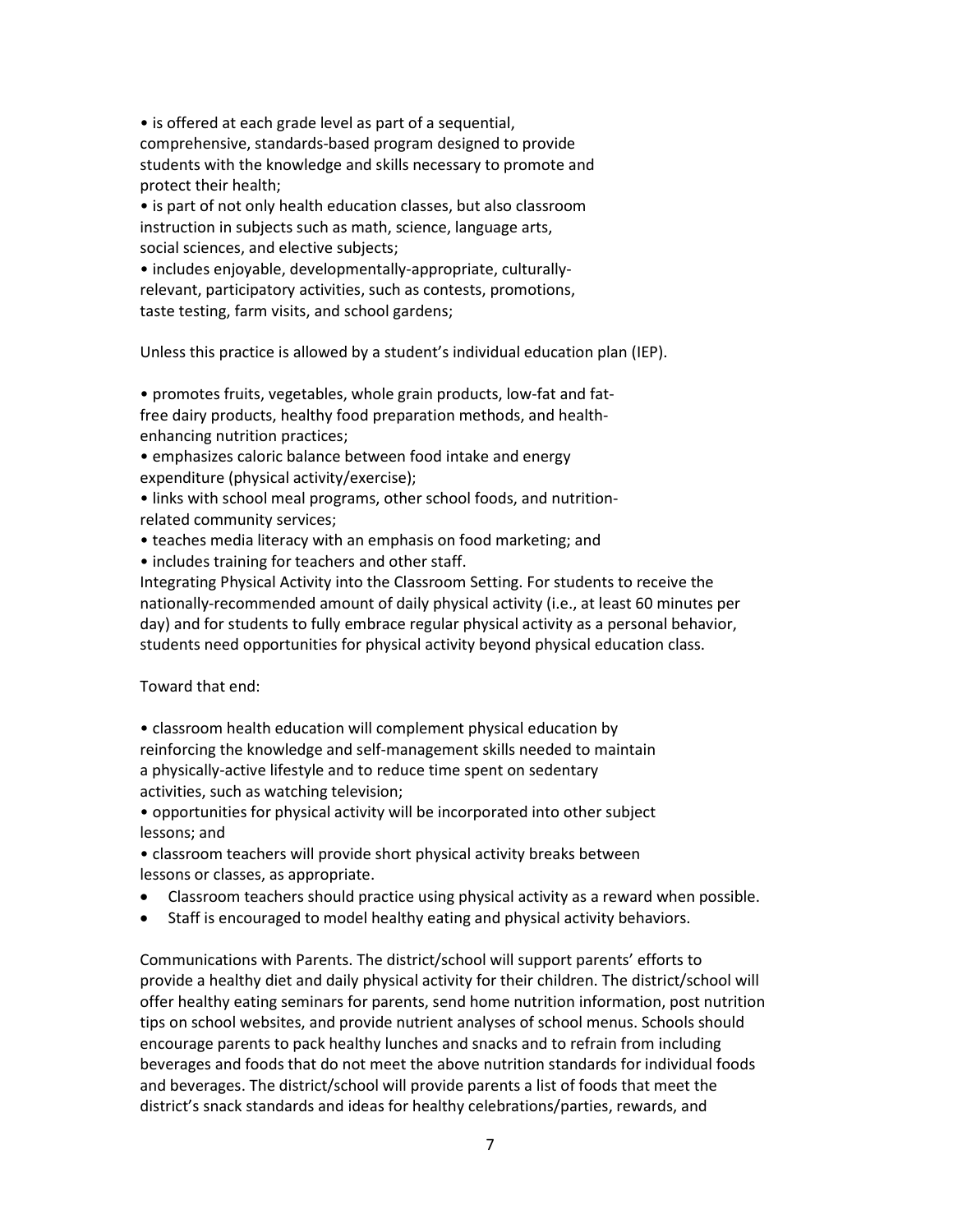fundraising activities. In addition, the district/school will provide opportunities for parents to share their healthy food practices with others in the school community.

The district/school will provide information about physical education and other schoolbased physical activity opportunities before, during, and after the school day; and support parents' efforts to provide their children with opportunities to be physically active outside of school. Such supports will include sharing information about physical activity and physical education through a website, newsletter, or other take-home materials, special events, or physical education homework.

Food Marketing in Schools. School-based marketing will be consistent with nutrition education and health promotion. As such, schools will limit food and beverage marketing to the promotion of foods and beverages that meet the nutrition standards for meals or for foods and beverages sold individually (above). School-based marketing of brands promoting predominantly low-nutrition foods and beverages is prohibited. The promotion of healthy foods, including fruits, vegetables, whole grains, and low-fat dairy products is encouraged.

Advertising of low-nutrition foods and beverages is permitted in supplementary classroom and library materials, such as newspapers, magazines, the Internet, and similar media, when such materials are used in a class lesson or activity, or as a research tool.

Examples of marketing techniques include the following: logos and brand names on/in vending machines, books or curricula, textbook covers, school supplies, scoreboards, school structures, and sports equipment; educational incentive programs that provide food as a reward; programs that provide schools with supplies when families buy lownutrition food products; in-school television, such as Channel One; free samples or coupons; and food sales through fundraising activities. Marketing activities that promote healthful behaviors (and are therefore allowable) include: vending machine covers promoting water; pricing structures that promote healthy options in a la carte lines or vending machines; sales of fruit for fundraisers; and coupons for discount gym memberships.

Staff Wellness. Stanfield Elementary School District highly values the health and wellbeing of every staff member and will plan and implement activities and policies that support personal efforts by staff to maintain a healthy lifestyle. Each district/school should establish and maintain a staff wellness committee composed of at least one staff member, school health council member, local hospital representative, dietitian or other health professional, recreation program representative, union representative, and employee benefits specialist. (The staff wellness committee could be a subcommittee of the school health council.) The committee should develop, promote, and oversee a multifaceted plan to promote staff health and wellness. The plan should be based on input solicited from school staff and should outline ways to encourage healthy eating, physical activity, and other elements of a healthy lifestyle among school staff. The staff wellness committee should distribute its plan to the school health council annually.

IV. Physical Activity Opportunities and Physical Education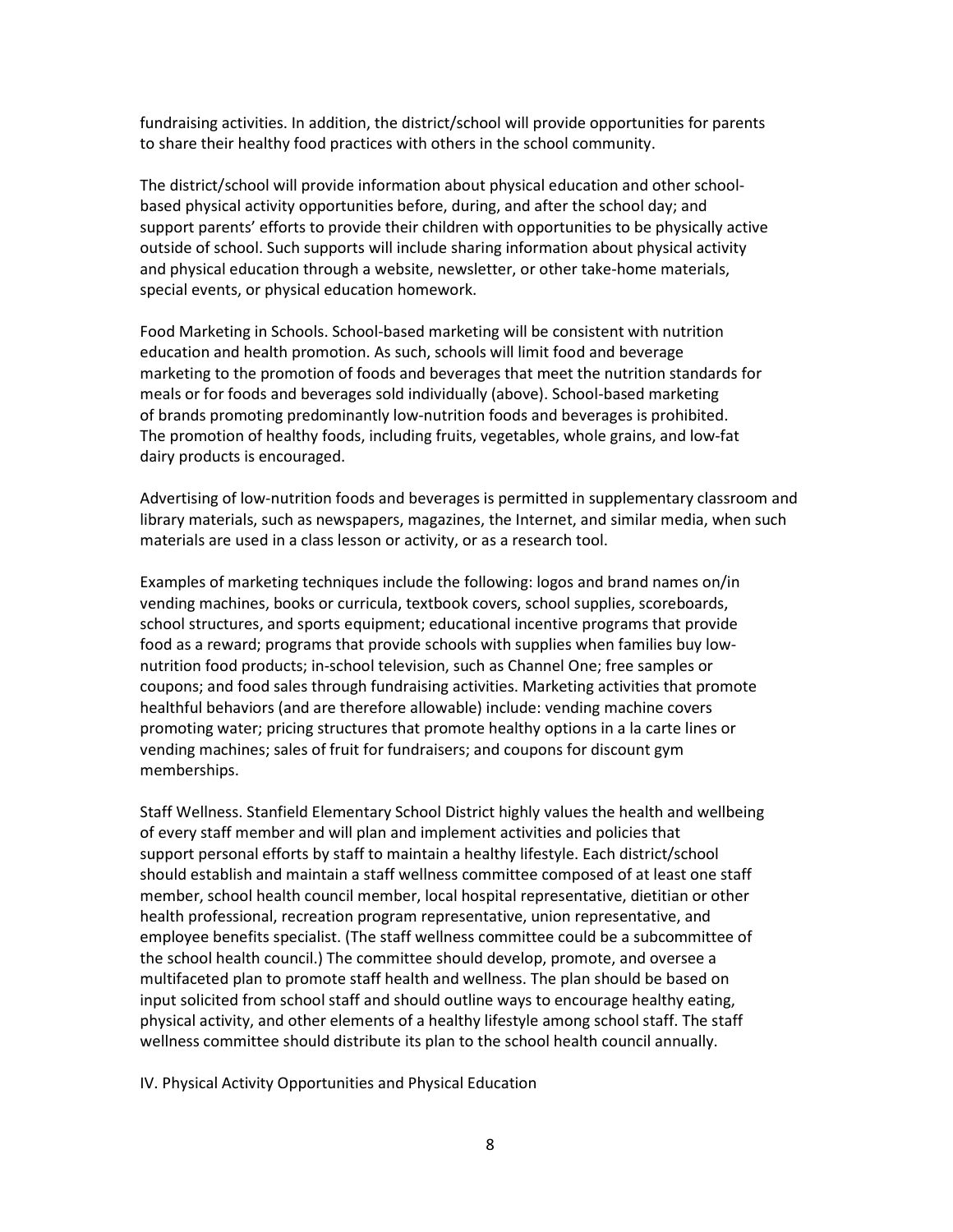Stanfield Elementary School District institutionalizes a comprehensive school physical activity program (CSPAP).

Physical Education (P.E.) K-8. All students in grades K-8, including students with disabilities, special health-care needs, and in alternative educational settings, will receive daily physical education (or its equivalent of 150 minutes/week for elementary school students and 225 minutes/week for middle school students) for the entire school year. All physical education will be taught by a certified physical education teacher. The physical education curriculum is aligned with the state and national standards. The maximum teacher-student ratio is 1:35. PE teachers shall attend professional development at least once a year.

Student involvement in other activities involving physical activity (e.g., interscholastic or intramural sports) will not be substituted for meeting the physical education requirement. Students will spend at least 50 percent of physical education class time participating in moderate to vigorous physical activity.

Daily Recess. All elementary school students will have at least 20 minutes a day of supervised recess, preferably outdoors, during which schools should encourage moderate to vigorous physical activity verbally and through the provision of space and equipment.

Schools should discourage extended periods (i.e., periods of two or more hours) of inactivity. When activities, such as mandatory school-wide testing, make it necessary for students to remain indoors for long periods of time, schools should give students periodic breaks during which they are encouraged to stand and be moderately active.

Classroom physical activity breaks. Teachers in grades K-5 must provide a minimum of 30 minutes a day of Brain Breaks and teachers in 6-8 shall provide 3 minutes per period of brain breaks.

Physical Activity Opportunities Before and After School. All elementary and middle schools will offer extracurricular physical activity programs, such as physical activity clubs or intramural programs. Middle school as appropriate, will offer interscholastic sports programs. Schools will offer a range of activities that meet the needs, interests, and abilities of all students, including boys, girls, students with disabilities, and students with special health-care needs.

After-school enrichment programs will provide and encourage – verbally and through the provision of space, equipment, and activities – daily periods of moderate to vigorous physical activity for all participants.

Physical Activity and Punishment. Teachers and other school and community personnel will not use physical activity (e.g., running laps, pushups) or withhold opportunities for physical activity (e.g., recess, physical education) as punishment.

Staff, family and community engagement in physical activity opportunities. Staff, family and the community are always invited to come and participate in physical activities our PE program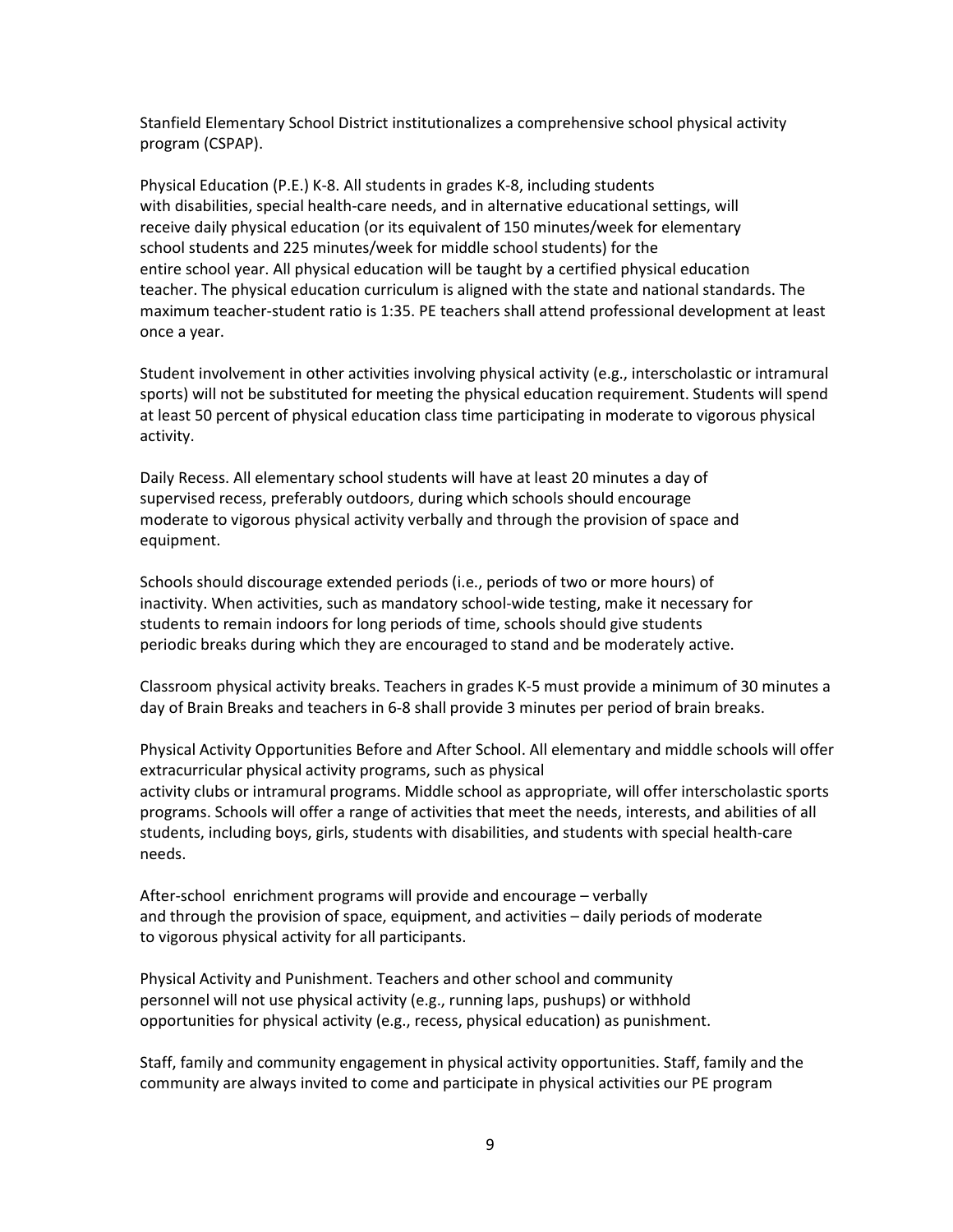promotes during and after school hours. This is done through flyers, school newsletter and school Facebook.

Safe Routes to School. The school district will assess and, if necessary and to the extent possible, make needed improvements to make it safer and easier for students to walk and bike to school. When appropriate, the district will work together with local public works, public safety, and/or police departments in those efforts. The school district will explore the availability of federal "safe routes to school" funds, administered by the state department of transportation, to finance such improvements. The school district will encourage students to use public transportation when available and appropriate for travel to school, and will work with the local transit agency to provide transit passes for students.

Use of School Facilities Outside of School Hours. School spaces and facilities should be available to students, staff, and community members before, during, and after the school day, on weekends, and during school vacations. These spaces and facilities also should be available to community agencies and organizations offering physical activity and nutrition programs. School policies concerning safety will apply at all times.

#### V. Monitoring and Policy Review

Monitoring. The superintendent or designee will ensure compliance with established district-wide nutrition and physical activity wellness policies. In each school, the principal or designee will ensure compliance with those policies in his/her school and will report on the school's compliance to the school district superintendent or designee. The report will be made available to the public through the school office.

School food service staff, at the school or district level, will ensure compliance with nutrition policies within school food service areas and will report on this matter to the superintendent (or if done at the school level, to the school principal). In addition, the school district will report on the most recent USDA School Meals Initiative (SMI) review findings and any resulting changes. If the district has not received a SMI review from the state agency within the past five years, the district will request from the state agency that a SMI review be scheduled as soon as possible.

The superintendent or designee will develop a summary report every three years on district-wide compliance with the district's established nutrition and physical activity wellness policies, based on input from schools within the district. That report will be provided to the school board and also distributed to all school health councils, parent/teacher organizations, school principals, and school health services personnel in the district.

Policy Review. To help with the initial development of the district's wellness policies, each school in the district will conduct a baseline assessment of the school's existing nutrition and physical activity environments and policies. The results of those school byschool assessments will be compiled at the district level to identify and prioritize needs. The Health and Wellness Committee will aid in this review. The committee meets at least four times a school year.